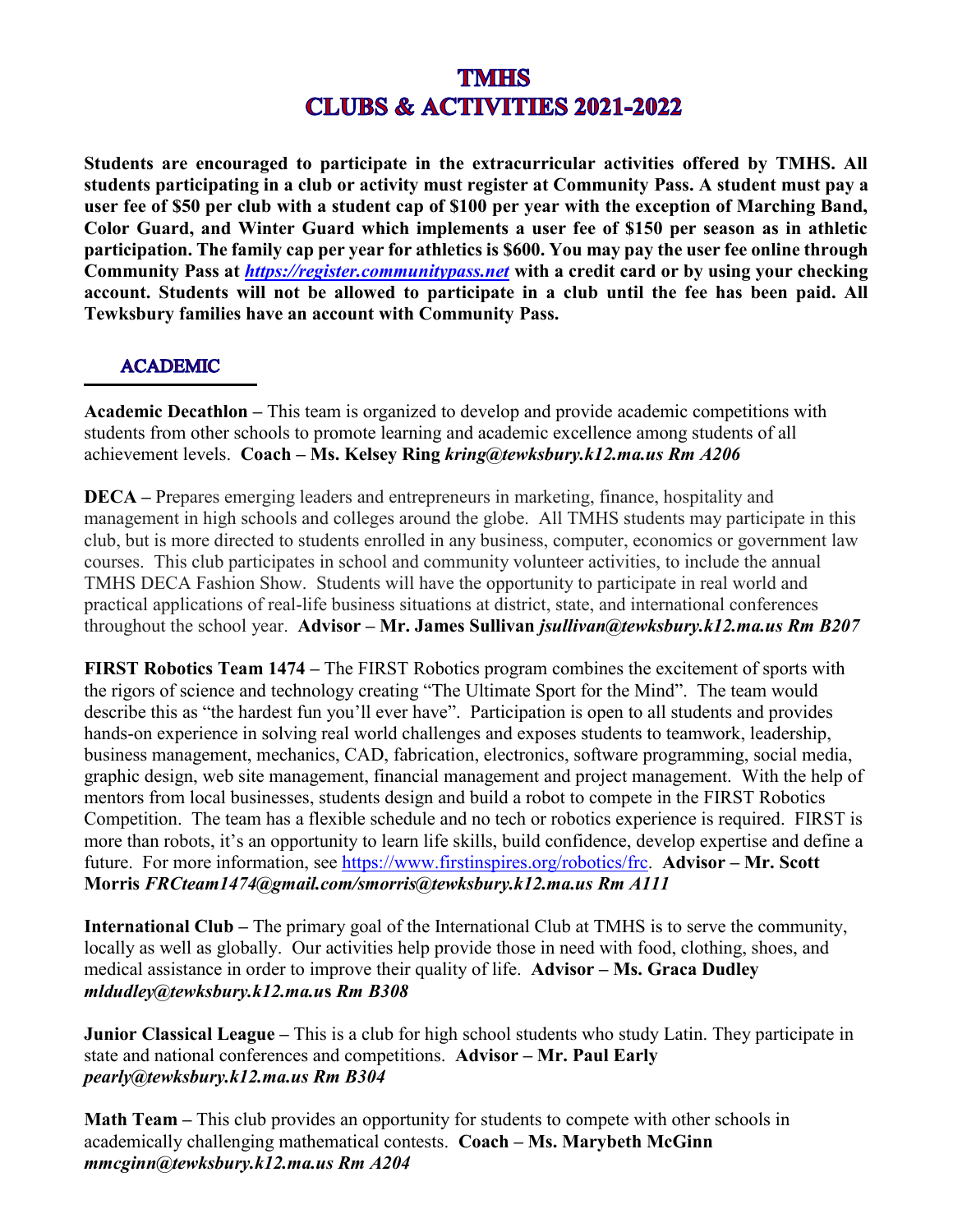**[Mock Trial Team](https://docs.google.com/presentation/d/1Mo3CouVqfP-MqMYIBKgA9qBNMjX0B1hTI0uc5ZSdeKA/edit?ts=570aa70d#slide=id.p) –** Assume roles in an actual court case and compete against other school teams. **Advisor – Mr. Brian Aylward** *baylward@tewksbury.k12.ma.us Rm B312*

**Science Bowl Team –** This is a fun science club which attends science competitions. **Advisor – Ms. Susan Barnett** *sbarnett@tewksbury.k12.ma.us Rm A110*

#### **COMMUNITY SERVICE**

**Best Buddies –** An organization dedicated to establishing a global volunteer movement that creates opportunities of one to one friendships, integrated employment and leadership development for people with intellectual and developmental disabilities.

**Advisor – Mr. Brian Aylward** *baylward@tewksbury.k12.ma.us Rm B312* **Advisor – Ms. Lindsey White** *lwhite@tewksbury.k12.ma.us Rm B311*

**Environmental Club –** A group that meets to investigate environmental problems and propose solutions to help promote awareness and change in the school and local community. **Advisor – Ms. Janet Gordon** *jgordon@tewksbury.k12.ma.us Rm A310*

**Interact Club –** Interact gives students the chance to make a real difference while having fun. Interact club members carry out projects that help their school and community while promoting international understanding. **Advisor – Ms. Emma Sweetapple esweetapple***@tewksbury.k12.ma.us Rm A107*

#### **LEADERSHIP**

**Peer Leadership** – This is an organization that is dedicated to enhancing the general school climate. Part of their work involves peer mediation and violence prevention programs. **Advisor – Ms. Debra Glass** *dglass@tewksbury.k12.ma.us Rm A205*

**Student Council –** This group of students organizes and conducts leadership, spirit, community and charity service activities at TMHS and in the community. Hosts and participates in regional and statewide conferences. **Advisor – Ms. Debra Glass** *dglass@tewksbury.k12.ma.us Rm A205*

### **PERFORMING ARTS**

**[Chorus](https://docs.google.com/presentation/d/1UlT-C0tNkDQ7m31lRUaqoTfyAGyz5HjcBRlftGhySvU/edit?usp=sharing) –** This group of students perform throughout the year using their musical talents. **Advisor – Ms. Celeste Pellegrino** *cpellegrino@tewksbury.k12.ma.us Rm B124*

**Color Guard –** the purpose of the color guard is to interpret the music that the marching band is playing via the synchronized work of flags and through dance. The color guard uses different colors and styles of flags like swing flags and tapered flags to enhance the visual effect of the marching band as a whole. Color guard also may use backdrops to bring color and scenery to the field if the concept of the show is hard to interpret. **Advisors –** *TBD*

**Concert Band –** This group of students perform throughout the year using their musical talents in concerts. **Advisor – Ms. Celeste Pellegrino** *cpellegrino (a)tewksbury.k12.ma.us Rm B124*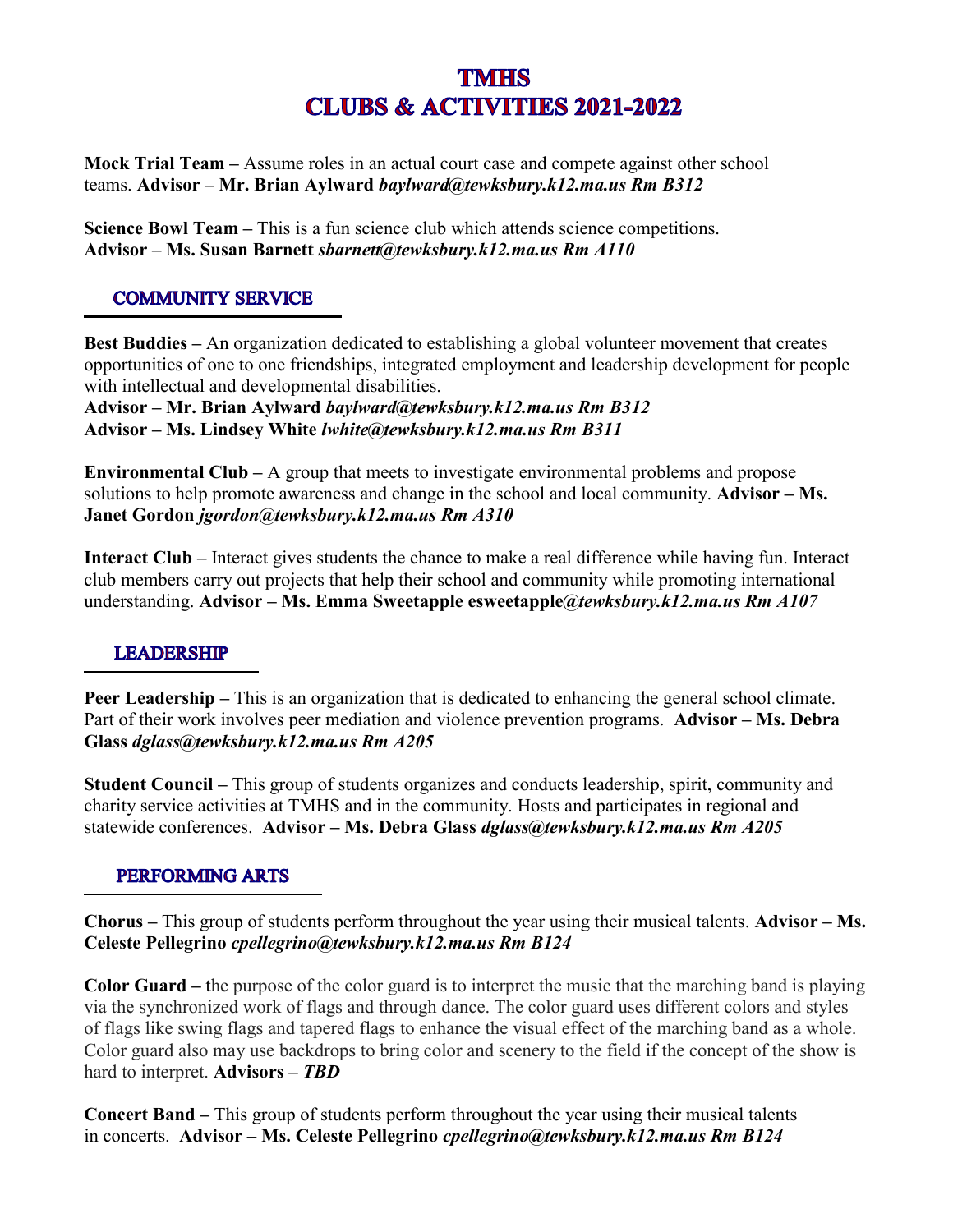**Dance Team –** Students choreograph and perform routines for school events. **Advisor – Kayla Pacheco** *kszettella@gmail.com*

**Drama Club** – Students can express their dramatic talents in stage productions throughout the year. **Advisor – Ms. Celeste Pellegrino** *cpellegrino@tewksbury.k12.ma.us Rm B124*

**Marching Band –** A group of instrumental musicians who perform while marching, often for entertainment or competition. Instrumentation typically includes brass, woodwind, and percussion instruments. Most times marching band wears a uniform and performs at school football games and in local parades. **Advisors – Mr. David Garcia**

**Winter Guard –** Unlike traditional [color guard \(flag spinning\)](https://en.wikipedia.org/wiki/Color_guard_(flag_spinning)) teams, which perform outdoors accompanied by a [marching band,](https://en.wikipedia.org/wiki/Marching_band) winter guard teams perform indoors to recorded music. **Advisors –** *TBD*

#### **SCHOOL CULTURE**

**Adaptive Ski Team – Advisor - Mr. Patrick Galligan** *pgalligan@tewksbury.k12.ma.us Rm B111* **Advisor - Ms. Anne McGregor Fay amcgregorfay***@tewksbury.k12.ma.us Rm B111*

**Anime Club –** An organization that meets to discuss, show, and promote anime in a local community setting. In addition to viewing anime, club engages in activities such as viewing anime music videos, reading manga, karaoke and cosplaying. **Advisor – Mr. Marc Demers** *mdemers@tewksbury.k12.ma.us Rm A303*

**Class Council –** This is made up of students elected to positions of both officers and representatives. They organize fundraisers and activities that benefit the students' senior year.

| Senior Class of 2022 –          | Ms. Maura Pilotte <i>mpilotte@tewksbury.k12.ma.us Rm Guidance</i>                     |
|---------------------------------|---------------------------------------------------------------------------------------|
|                                 | Ms. Christine Smith csmith@tewksbury.k12.ma.us Rm A102                                |
| Junior Class of 2023 –          | Mr. Joel Mignault <i>imignault@tewksbury.k12.ma.us Rm D202.1</i>                      |
|                                 | Ms. Brooke Pacheco bpacheco@tewksbury.k12.ma.us Rm D205.1                             |
|                                 | Sophomore Class of 2024 – Ms. Julia Baynes <i>jbaynes@tewksbury.k12.ma.us Rm A201</i> |
|                                 | Ms. Kelsey Ring kring@tewksbury.k12.ma.us Rm A206                                     |
| <b>Freshmen Class of 2025 -</b> | Mr. Tim Feeley tfeeley@tewksbury.k12.ma.us Rm D112                                    |

**Esports –** Esports has become an official sanctioned MIAA high school sport, and players across the state are changing what it means to be a student-athlete. Esports officially stands for electronic sports, not to be confused with video games. Esports takes video gaming to another level with organized competitive gameplay between two teams, governed by its own strict set of rules and guidelines. Esports requires teamwork, communication, critical and strategic thinking, creativity, sportsmanship and leadership – much like traditional sports. **Advisors – Mr. Sanford Arbogast**  *sarbogast@tewksbury.k12.ma.us Rm A104*

**GSA –** This group celebrates diversity, tolerance and service. **Advisor – Mr. Conner Bourgoin cbourgoin***@tewksbury.k12.ma.us Rm B106*